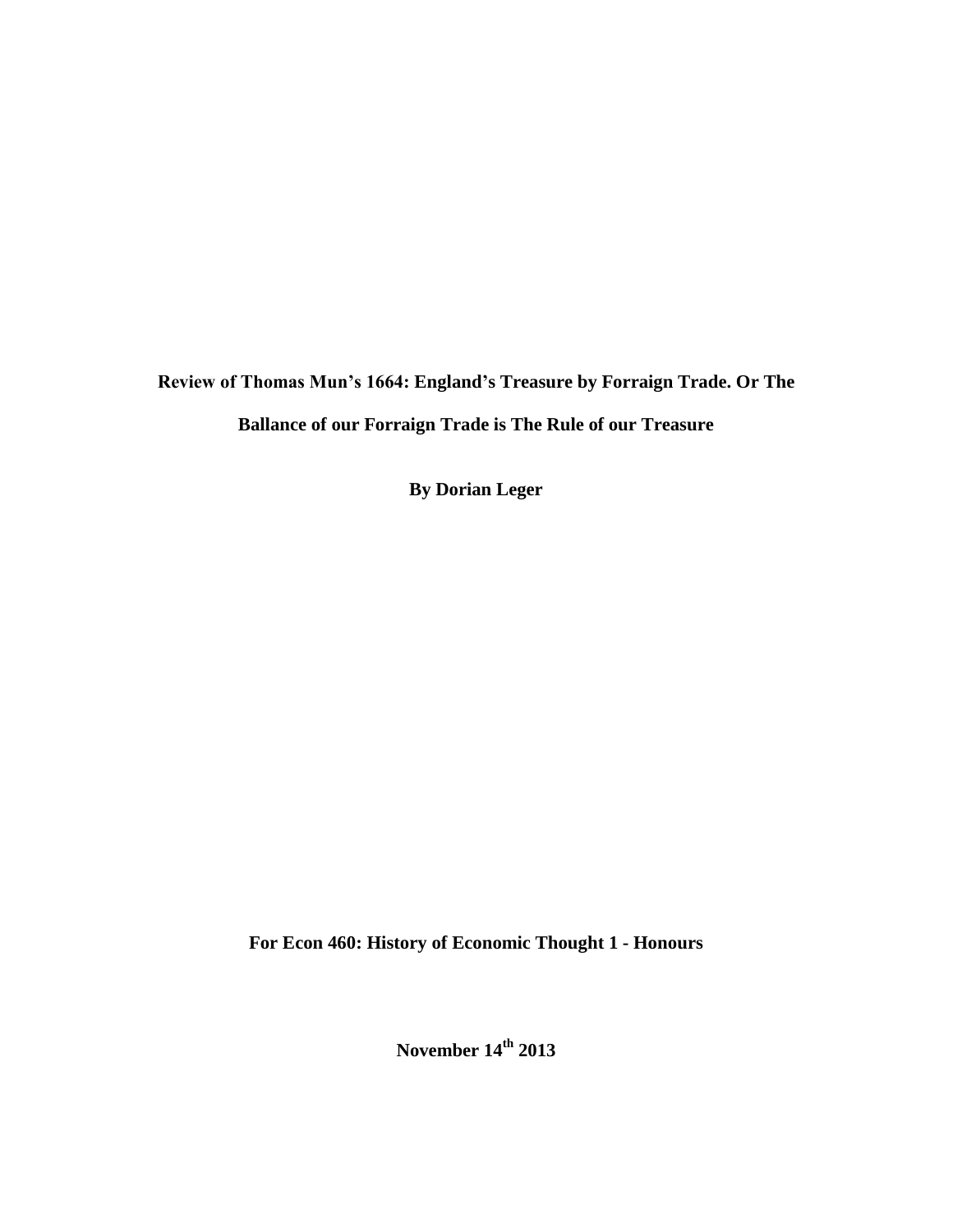After centuries of experimentation and theorizing, freedom of international trade has emerged as one of the most fundamental and widely accepted propositions economics has to offer for the prosperity of the world. This eventual conclusion was the result of a slow process which first displaced Protectionism and Mercantilist trade doctrines. Yet, Mercantilists were a necessary force in economics; they provided some of the first foundations to study the mechanisms of international capital flows, taxes, tariffs and subsidies, and most notably, the nature of trade. Thomas Mun's, England's Treasure by Forraign Trade, was amongst the most important tracts outlining Mercantilist trade and economic ideals. The book was written by Thomas Mun in the 1630's and published posthumously by his son in 1664, who offered it to the King of England as a trade policy guide. Thomas Mun (1571-1641) was a wealthy merchant who was appointed to several British economic and trade committees, and was elected a director of the East India Company (EIC) in 1615. During Mun's time at the EIC, a sharp recession and silver shortage struck England. When the British public blamed the EIC and its silver exports to the East Indies for the recession, the company called on Mun to justify their trade. Thus, Mun became a so-called merchant economist and began writing about trade and economics. Mun's first book (1621) sought to disassociate the EIC from the recession. His second book, England's Treasure by Forraign Trade sought to make general assertions about desirable and undesirable trade relationships.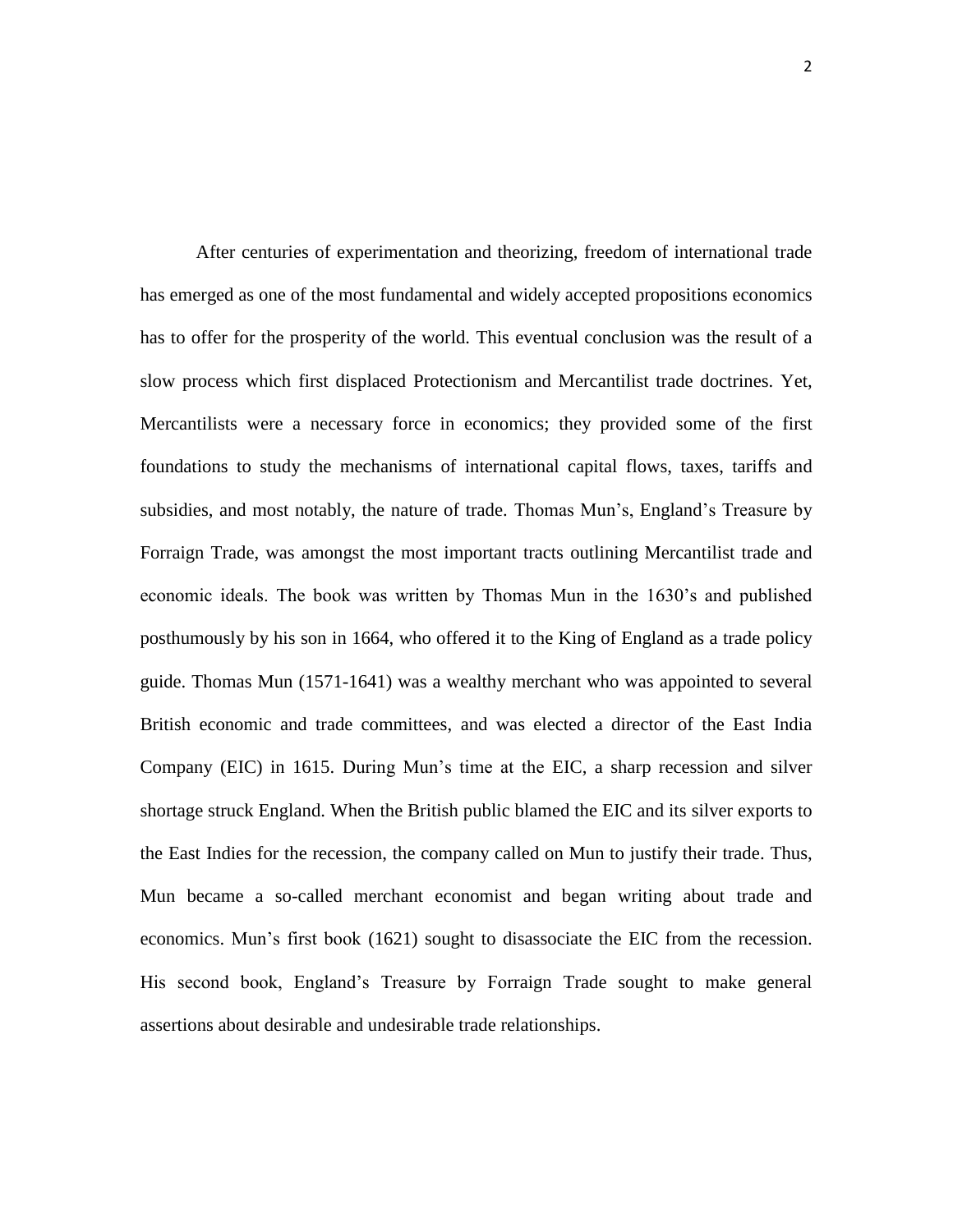For the contemporary reader, England's Treasure by Forraign Trade is at times difficult to decipher: the combination of old English writing, archaic references, and occasional confused arguments, make reading Mun quite challenging. However, some chapters are surprisingly insightful for the time. The book begins with a chapter enumerating the qualities Mun and other successful merchants must posses. The list is long, twelve points: from being precisely knowledgeable of foreign currencies, languages, products, and taxes, to knowing everything about ship repair and being a good accountant. This chapter serves two functions; a vain glorification of the merchant's profession, but more importantly, a qualification of Mun's authority on the subject of international trade and money – the book is destined for Royalty, after all. The rest of his book can be roughly divided into two categories. In the first category, spanning chapters 2 through 12, Mun formalizes the balance of trade for the first time in history, describes how to increase trade surpluses, and goes to great lengths to establish the premise that a nation without gold mines can only change its money supply through trade flows. The second category, spanning chapters 13 through 20, examines the benefits of trade surpluses on many aspects of the nation's economy; from lowering required tax rates and increasing employment, to increasing military strength.

Mun paints a world of Empires in perpetual struggle; where trading partners are also potential enemies, and where domestic production must be managed in case of unexpected armed or trade wars. In this world, there is only so much gold and silver money, and a King without reserves is vulnerable in his home and from overseas. Mun says that in this world; it is of paramount importance that a strong Britain maximize its military resources, and manage external trade to avoid depleting its treasury. To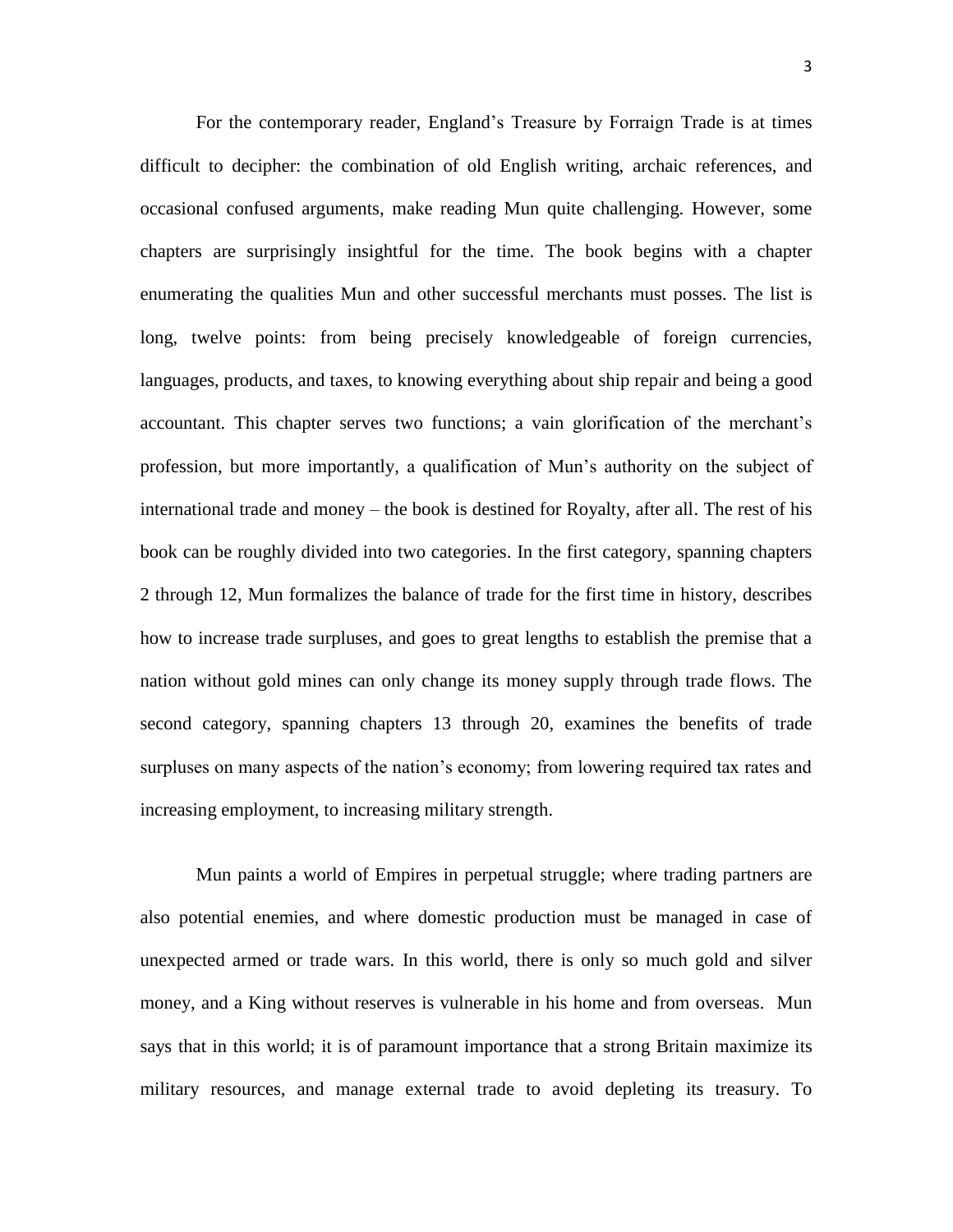accomplish this, Mun's thesis argues, Britain must run persistent trade surpluses, so that each year it receives more from foreigners than it pays them in gold. Mun's thesis would establish a pillar of mercantilist ideology for centuries to come; the Balance of Trade doctrine, which although it was invoked by prior authors, Mun rigorously defines. Thus, though Mun's book covers other subjects, given the central importance of the Balance of Trade doctrine to all his subsequent work, this review will concentrate on that subject.

Mun says that Kingdoms are little enriched by "gifts received or by purchase taken from some other Nations", so that "the ordinary means therefore to increase our wealth and treasure is by *Forraign Trade,* wherein wee must Ever observe this rule; to sell more to strangers yearly than wee consume of theirs in value", and he continues, if "we do yearly export the overplus to forraign countries to the value of twenty two hundred thousand pounds; by which means we are enabled beyond the Seas to buy and bring in forrain wares for our use and Consumption, to the value of twenty hundred thousand pounds; By this order duly kept in our trading, we may rest assured that the Kingdom shall be enriched yearly two hundred thousand pounds, which must be brought to us in so much Treasure; because that part of our stock which is not returned to us in wares must necessarily be brought home in treasure" (Mun, 5). As we can see, Mun views the gains of trade between nations as if they were transactions on a merchant's income statement; there are revenues and expenses, and he contends that Britain is only "profitable" in international trade when running trade surpluses.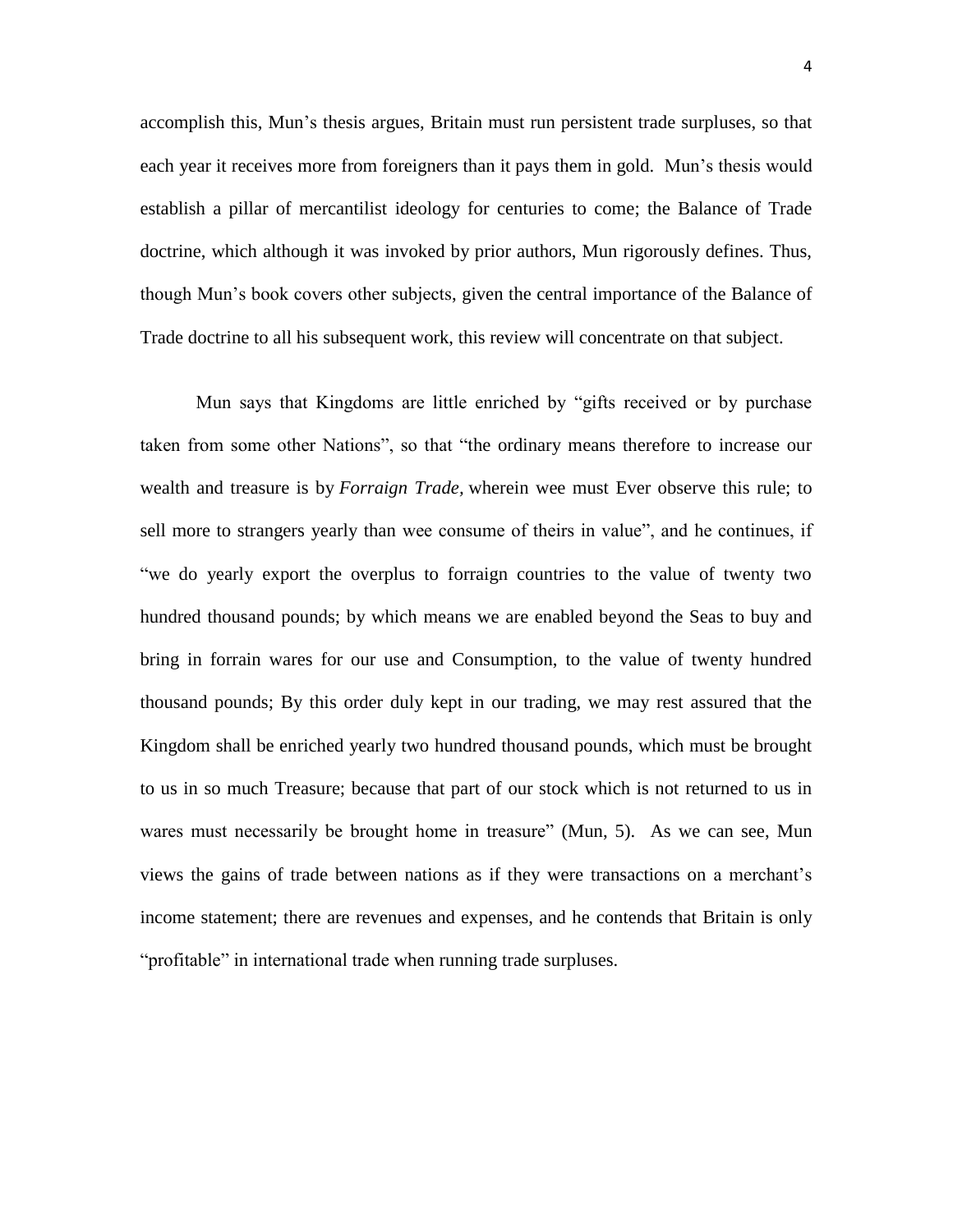Mun is trying to establish two premises here, that gold flows can only be significantly influenced by the balance of trade, and that gains or losses in *gold* from trade are measures of gains and losses to the *economy* from trade.

The Balance of Trade doctrine, is best described as containing two tenets. The first tenet: if a nation runs persistent trade surpluses it will continuously accumulate gold. And the second tenet: this gold accumulation will benefit the general public, and "enrich the Kingdom". At first glance the Balance of Trade tenets are actually quite tempting, but we know that deeper economic analysis by Mun's successors would expose major flaws in his logic.

The first tenet will be dethroned by David Hume in his treatise: Essays, Moral, Political, and Literary (1758), in which, using the "Quantity theory of Money" Hume established the price specie-flow mechanism. The price specie-flow mechanism (PSFM) states that a surplus nation who accumulates gold will experience price level inflation (because more money will chase the same amount of goods in the domestic economy), and the higher domestic price level will discourage exports and encourage imports in the next period, which should eventually lead to a stabilizing balance of trade against whichever nation was running trade deficits. Meanwhile, deficit nations experience deflation and there the price level leads to the opposite trading incentives; which also serve to stabilize trade flows. Thus, according to the price specie-flow mechanism, the first tenet of the Balance of Trade doctrine does not hold water, gold accumulation through trade surpluses are redistributed by deficits once inflation occurs. The modern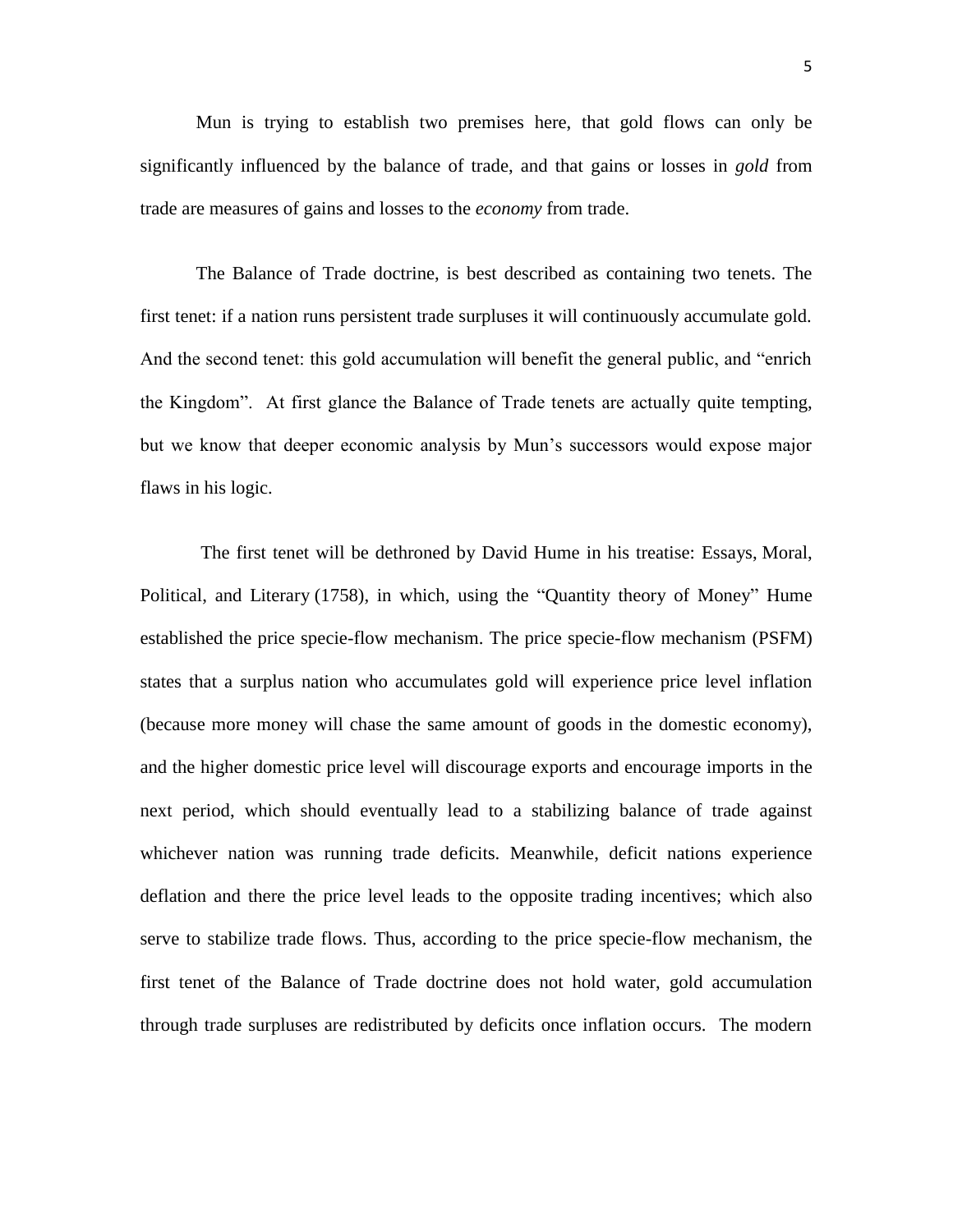reader has already found a major hole in Mun's simple analogy, achieving persistent surpluses appears to be a hopeless task.

Mun suggests numerous ways to increase trade surpluses in his third chapter. It is noteworthy that he only mentions taxing foreign goods in one particular situation. He suggests taxing domestic consumers when consuming goods which are being imported for future export (Mun, 12). The rest of his policy recommendations are surprisingly liberal compared to the modern pejorative use of the Mercantilist label: he wants to persistently stimulate exports by encouraging production in export competing industries, liberalize import for re-export, and discourage import by "soberly refrain[ing] from excessive consumption of foraign wares in our diet and raiment" (Mun, 7). Yet, the Balance of Trade doctrine is dangerous when put in the hands of more Protectionist pundits. If a nation, or worst, group of nations, pursue the hopeless goal (hopeless by PSFM) of perpetual surpluses through tariffs and import quotas, they may find themselves choking off trade entirely, and dissipating the true gains from trade: the increases in each nation's production possibility frontier imbued by specialization of international labour. We conclude that Mun's lack of insight into the inflationary pressures caused by surpluses fails his position on the first tenet of the Balance of Trade doctrine.

The second tenet of the Balance of Trade doctrine; that gold accumulation enriches a nation, would probably invite even swifter dismissal from modern economists. Hume joins the anti-mercantilist bannermen by reminding us that "money is nothing but the representation of labour and commodities, and serves only as a method of rating or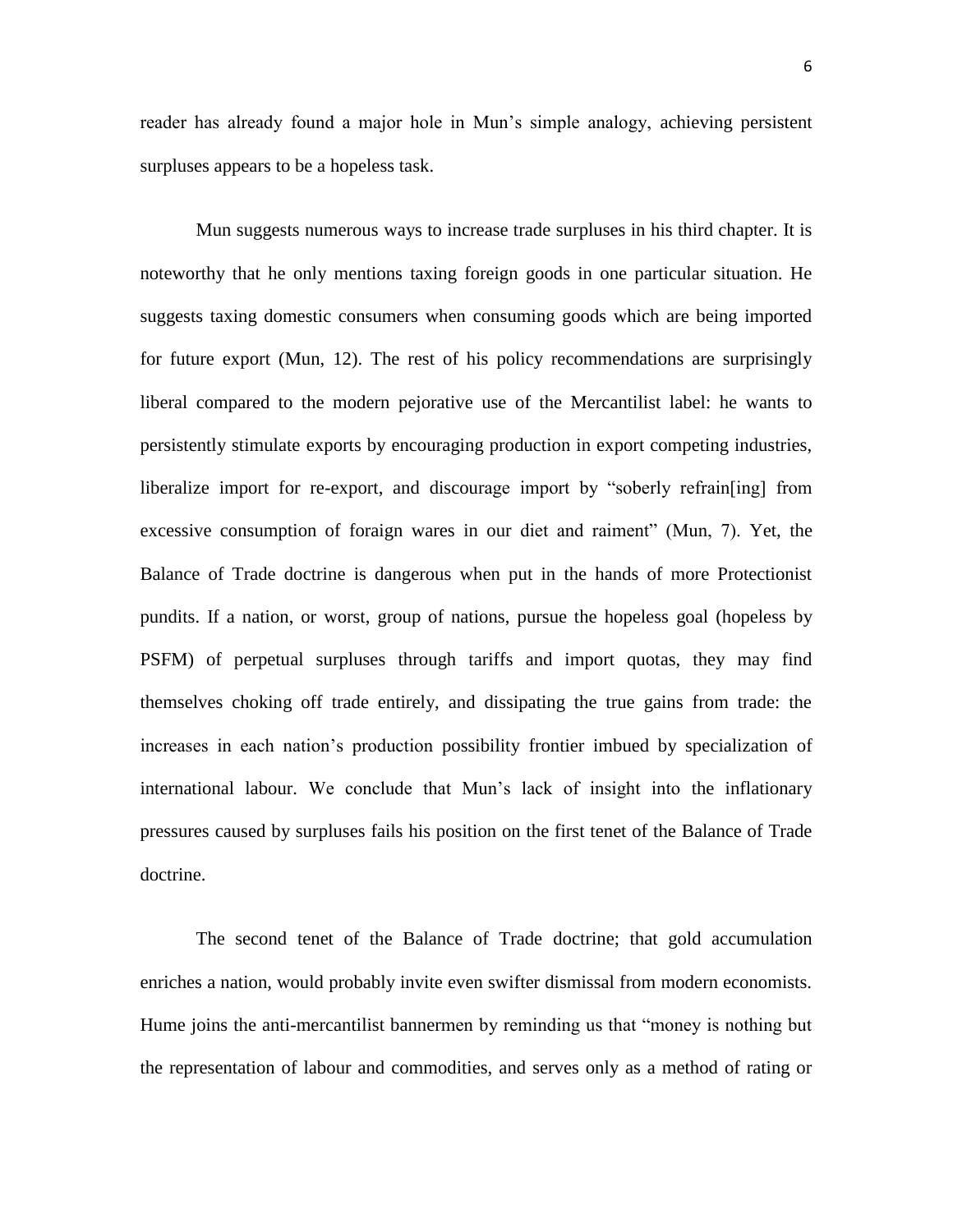estimating them. Where coin is in greater plenty; as a greater quantity of it is required to represent the same quantity of goods, it can have no effect, either good or bad, taking a nation unto itself" (Hume, 160). Hume tells us that money is merely a unit of account for goods and labour, and also that it is merely a means to an end. Mercantilists are stubborn on this subject, Mun tells his King that if Britain exports 1000 gold coins worth of cloth and imports only 500 gold coins worth of French wine, the nation has gained 500 gold coins worth of wealth (we will ignore merchant profits for simplicity). Now, if Britain faced unemployment, and factors of production were idle before the increase in liquidity, it does seem feasible that the economy could be stimulated into short-term greater productivity due to a growth in demand. However, if we abstract from the idle factor argument, we are left with a situation where Britain has expended 1000 gold coins worth of British labour, in exchange for 500 gold coins worth of French labour plus 500 gold coin. Britain did this despite having the opportunity to get Frenchmen to work 500 gold coin worth more for British consumers. Let us go further, imagine a Mercantilist utopia where Britain's yearly trade is of 0 gold of imports and 1000 gold of exports – the result is clear; the nation would soon exhaust itself from working for its neighbors without actual consumption gains in return. Perhaps its coffers would be ripe with gold and ready to hire mercenaries for war, but that would come at a considerable cost. Mun seems to neglect the very object of trade; afterall a nation ought only export if it can import, because money supply growth in and of itself is no source of wealth.

England's Treasure by Forraign Trade is unquestionably a mercantilist treatise, yet it remains distinct from crude protectionism. In fact, quite to the contrary; it exhorts trade as a great means to increase Britain's wealth. That being said, Mun's approach to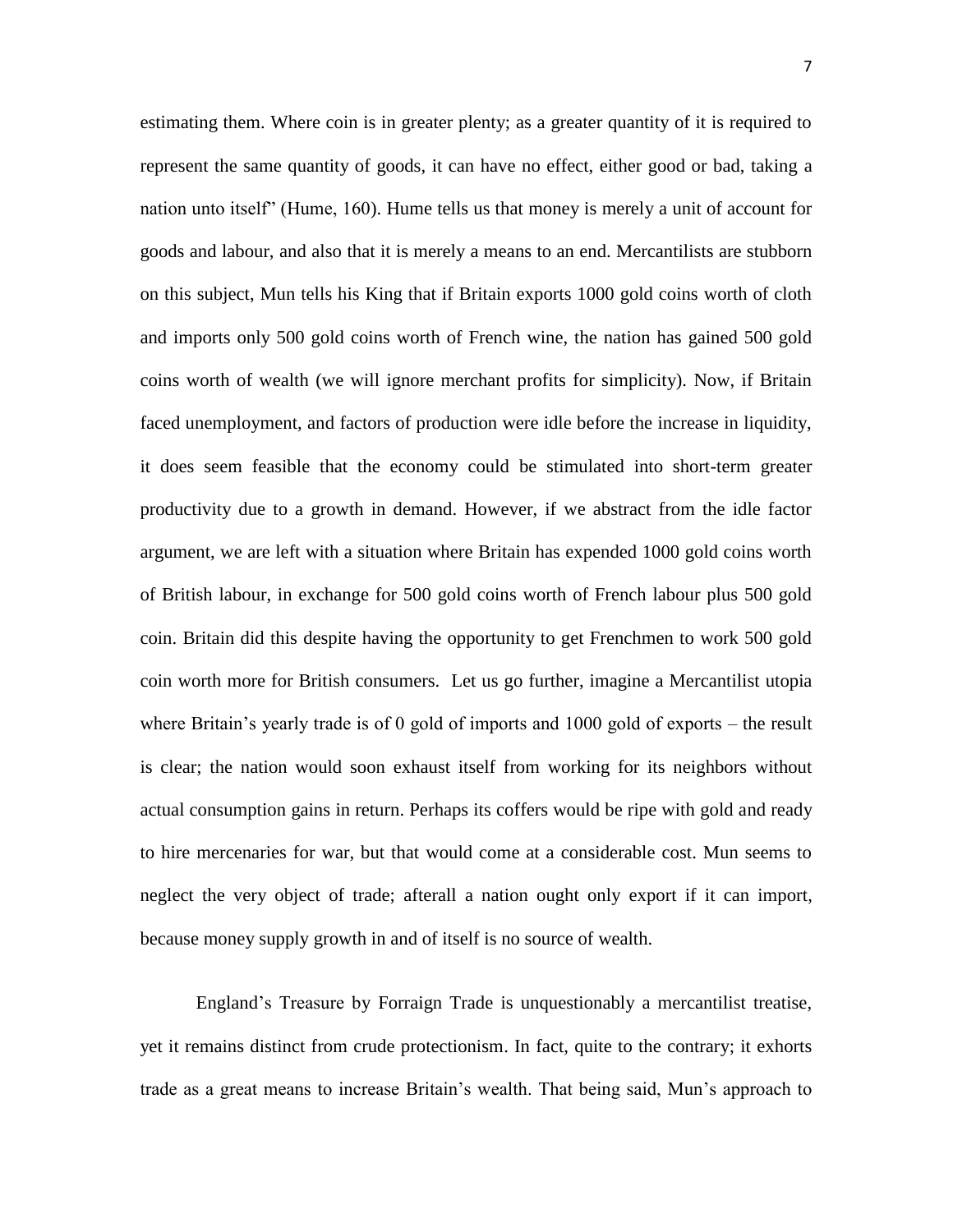measuring these increases in wealth, are swiftly revealed to be antiquated. But before exposing the flaws in Mun's book, one should take careful note of the times and circumstances in which he wrote it. Mun paints a picture of a world with Empires in perpetual struggle, where trading partners are also potential enemies, and where domestic production must be managed in case of unexpected armed or trade wars. In this world there is only so much gold and silver money, and a King without reserves is vulnerable in his home and from overseas.

Having said all this; I will now conclude by defending Thomas Mun's goals even though I contest his reasons for aspiring to them and his mechanisms to achieve them. So let us try to rebuild the mercantilist position. We begin by hypothesizing that, by some manipulation of various tariffs, quotas and subsidies, Mercantilists might achieve a *period* of sustained gold inflows from trade surpluses. Of course, we still maintain that if the new gold is left to exclusively circulate within the domestic economy, then surpluses are rather useless, if not *wasteful* of economic resources. However, I contest the assumption that surpluses necessarily imply a commensurate increase in the domestic gold stock in circulation.

There is an underlying assumption in the PSFM that surplus gold is never being exchanged for foreign goods - it simply circulates domestically and causes inflation. But I disagree with this presumption on three fronts. Firstly, if trade flows are increasing every year (larger exports *and imports*), then it may be that last year's surplus induced gold accumulation is indeed being used to purchase imports, but that exports are still surpassing these imports. Then the surplus gold which can actually cause inflation is only the gold leftover between flows, not the entire new stock. To express this in the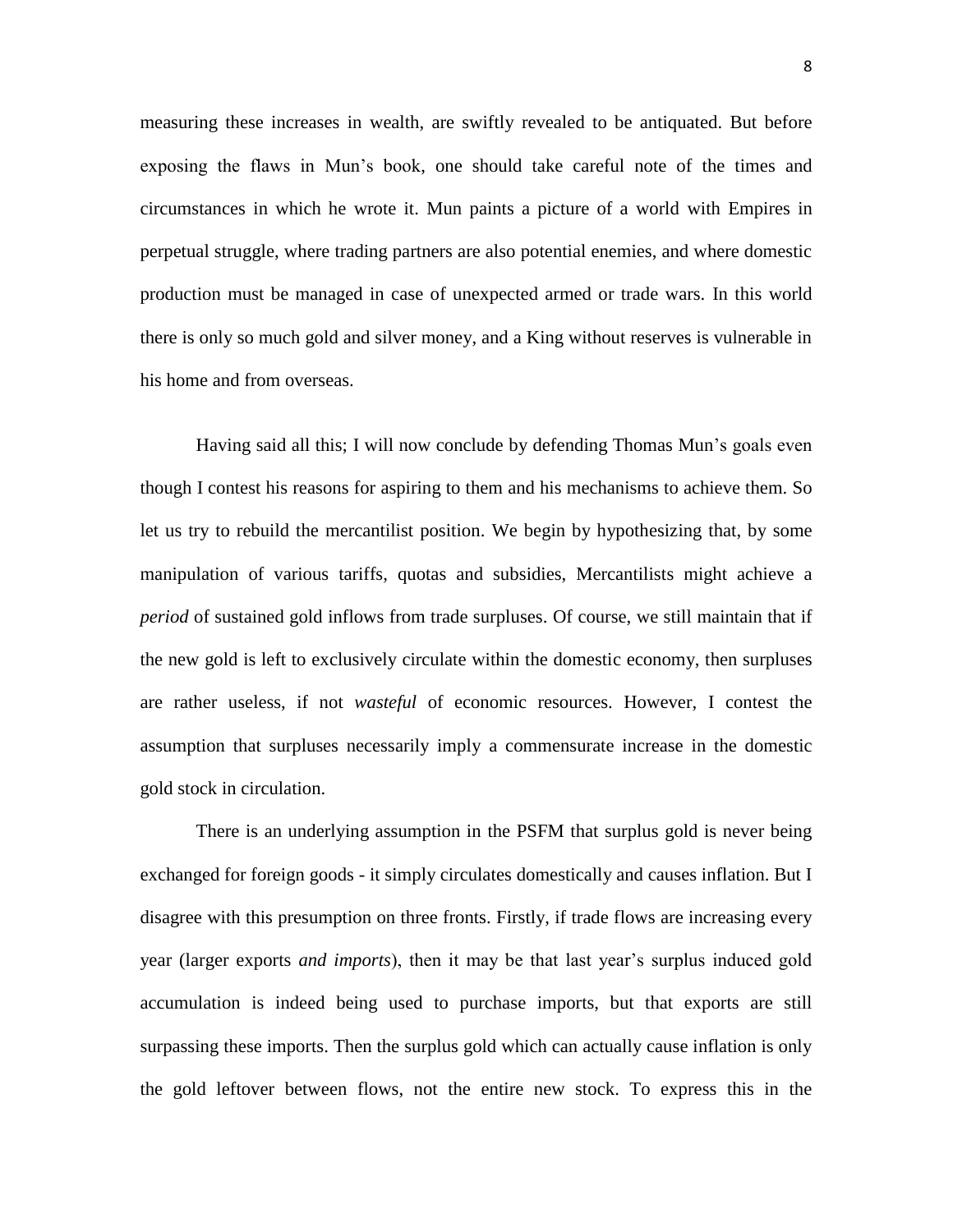merchant's way of thought, we can consider a company which has high income, but never accumulates cash on its balance sheet because it constantly reinvests. Secondly, the "Quantity theory of Money", and the PSFM both only hold if we assume that the domestic economy is not growing as fast as, or faster than, the money supply has grown. Indeed, more money chasing more goods need not cause inflation. Finally, if some monetary authority, the King's Monarchy, in Mun's time, were to sterilize the money inflows by locking up some gold and keeping it in a war chest for future imports, or by lending it to a friendly Kingdom for interest, the nation *is* arguably wealthier due to past gold inflows, as measured by its government's purchasing power and lower future tax obligations.

No doubt, Mun's thesis is misguided, he sees gold as wealth and does not consider any inflationary effects due to money supply increases. Yet, I believe Mun deserves some credit for wanting to increase the money supply, because under the bimetallic system, as he notes, "[Britain has] no other means to get Treasure but by forraign trade, for Mines [they] have none" (Mun, 14). We know merchants were heavily influenced by lending rates in their business and they, therefore, would find it desirable to see inflows of gold and silver to the nation from which they received credit because this (at least temporarily) would lower nominal interest rates and increase their profits. But more importantly, using the "Quantity theory of Money" again, we can distinguish a great incentive for seeking trade surpluses that the bimetallic system could create; if it were the case that seventeenth century output rates were growing faster than gold and silver mining output rates, then goods could have been growing more plentiful compared to money. This hypothetical situation would lead to general deflation for all nations using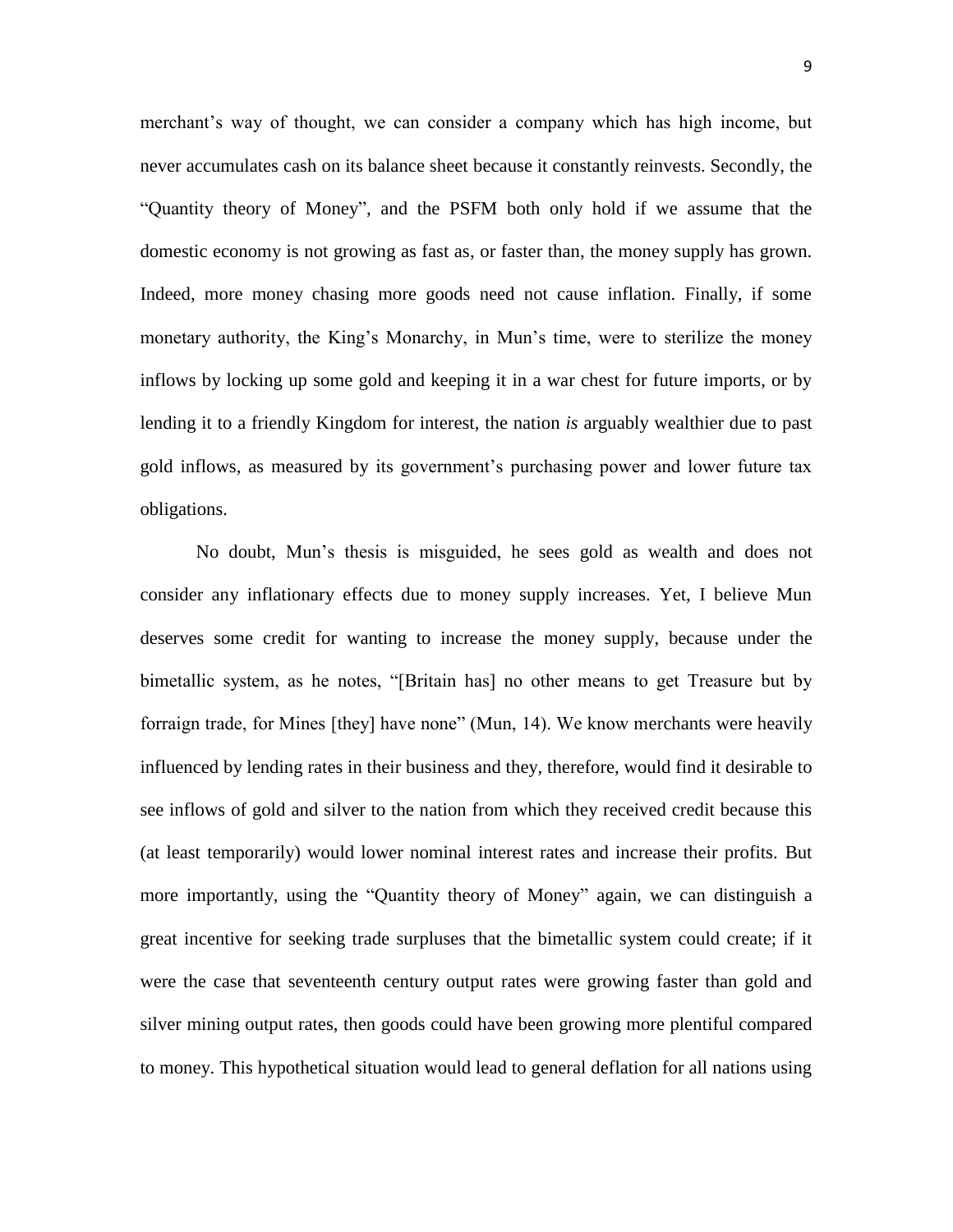gold and silver coins as money, and this deflation should theoretically be doubly accentuated when running trade deficits (more goods, less money), but mitigated when running surpluses. Hence, insofar as we maintain that persistent deflation is bad for growth and some inflation is good, then when money supplies are tied to a fixed (or slow growth) quantity of money, it appears the Balance of Trade doctrine caters to antideflationary goals, and perhaps this notion was influencing Mercantilists to seek ways to increase gold in circulation, because they would have associated them with better economic conditions. While it may not be true that global economic output rates outpaced global gold and silver output rates, this assumption must be true for a particular case like Britain. As we saw earlier, Mun's debut as a merchant-economist came on heels of a British recession that coincided with a silver coin shortage, so it seems natural that the money supply loomed large in his mind when he advocated gaining wealth through the Balance of Trade doctrine.